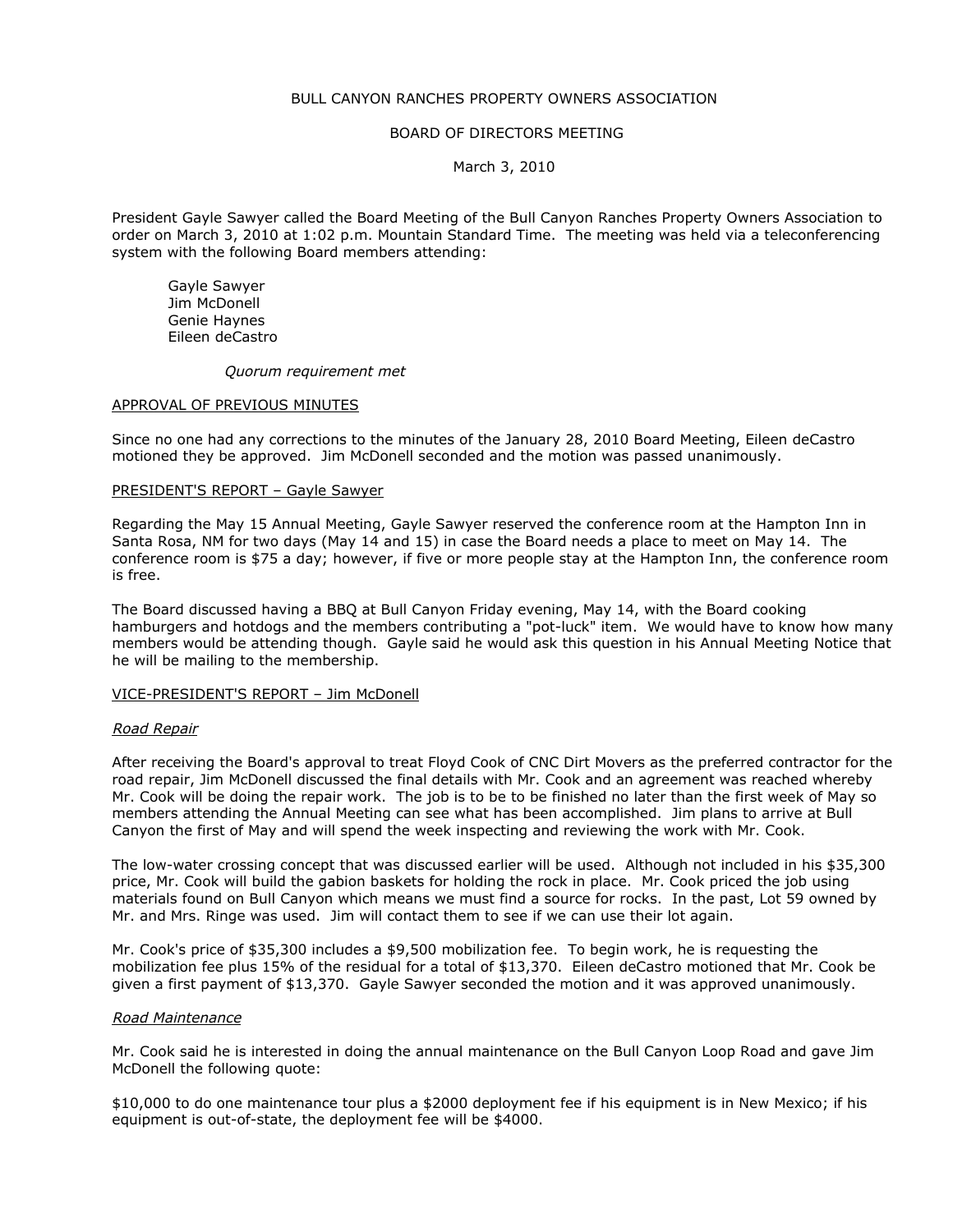The quote from Bob Welch of Pacheco Construction was:

\$10,000 for one maintenance tour each year or \$15,000 for two maintenance tours each year.

After some discussion, the Board decided to table the maintenance issue until Jim McDonell can physically meet with both men when he goes Bull Canyon in May.

# TREASURER'S REPORT - Eileen deCastro and Genie Haynes

# Transition of Treasurer's duties from Genie to Eileen

Genie will continue to pick up checks from the POA's Phoenix post office box, deposit them, file the paperwork in the individual lot folders and advise Eileen of the deposits via email. The majority of the information in each individual lot folder is financial, and the folders are stored in two large file boxes which are too cumbersome to mail. Genie will bring them with her to the Annual Meeting and turn them over to Eileen at that time. Genie will also continue writing the checks and emailing the details to Eileen so Eileen can keep her records current. Eileen will eventually get a POA post office box close to her home in Boston.

Eileen is in the process of de-registering Rob Wanderscheid and Genie as Quickbook users so she can get on the program as a user. She is currently using Quickbook's free 30-day trial but this will be ending shortly. Beginning the end of March, Eileen will be issuing quarterly financial reports; she can do them more often if the Board decides it's necessary.

It's appearing that Gayle, Genie and Eileen have to sign new Wells Fargo signature cards before Eileen can access the POA accounts through on-line banking. Genie and Eileen will contact Santa Rosa Bank Manager Susan Zamora and make the arrangements for getting these three cards signed.

### Income Taxes

Eileen filed a Six-Month Automatic Extension Request which will allow plenty of time to prepare the POA income tax returns.

### Delinquent Accounts

Eileen reported that as of December 31, 2009, there is \$22,827 in delinquent accounts. For those 50% who have not paid their 2010 annual dues, Eileen plans to give each of them a friendly telephone call reminding them of their 2010 dues and telling them that they can avoid late charges and interest fees if they pay immediately.

The Board approved the following charges for delinquent accounts in 2010: \$25 late charge Penalty interest at the rate of 9% annually

Two of the lots (#76 and #82) that went back to New Mexico Land & Ranches have been sold. The previous owner of these two lots owed the POA \$2850 in past dues, assessments, etc.; no liens had been filed on either of the properties when they reverted to NML&R. Since the Board has no means or expectations of recovering this \$2850, Jim McDonell motioned that it be written off as bad debt and removed from the books. Genie Haynes seconded the motion, and it was passed unanimously.

## SECRETARY'S REPORT - Genie Haynes

### Disclosure & Transfer Fees

Genie Haynes motioned that Gayle Sawyer write a letter to Superior Title Company in Socorro, NM advising them of the Board's updated policy regarding Disclosure and Transfer Fees, specifically:

- \$175 Disclosure Fee
- \$125 Transfer Fee

Total of \$300 + unpaid prorated annual dues for the current year.

All fees collected are to be paid directly to the Bull Canyon Ranches Property Owners Association.

Gayle seconded the motion, and it was passed unanimously.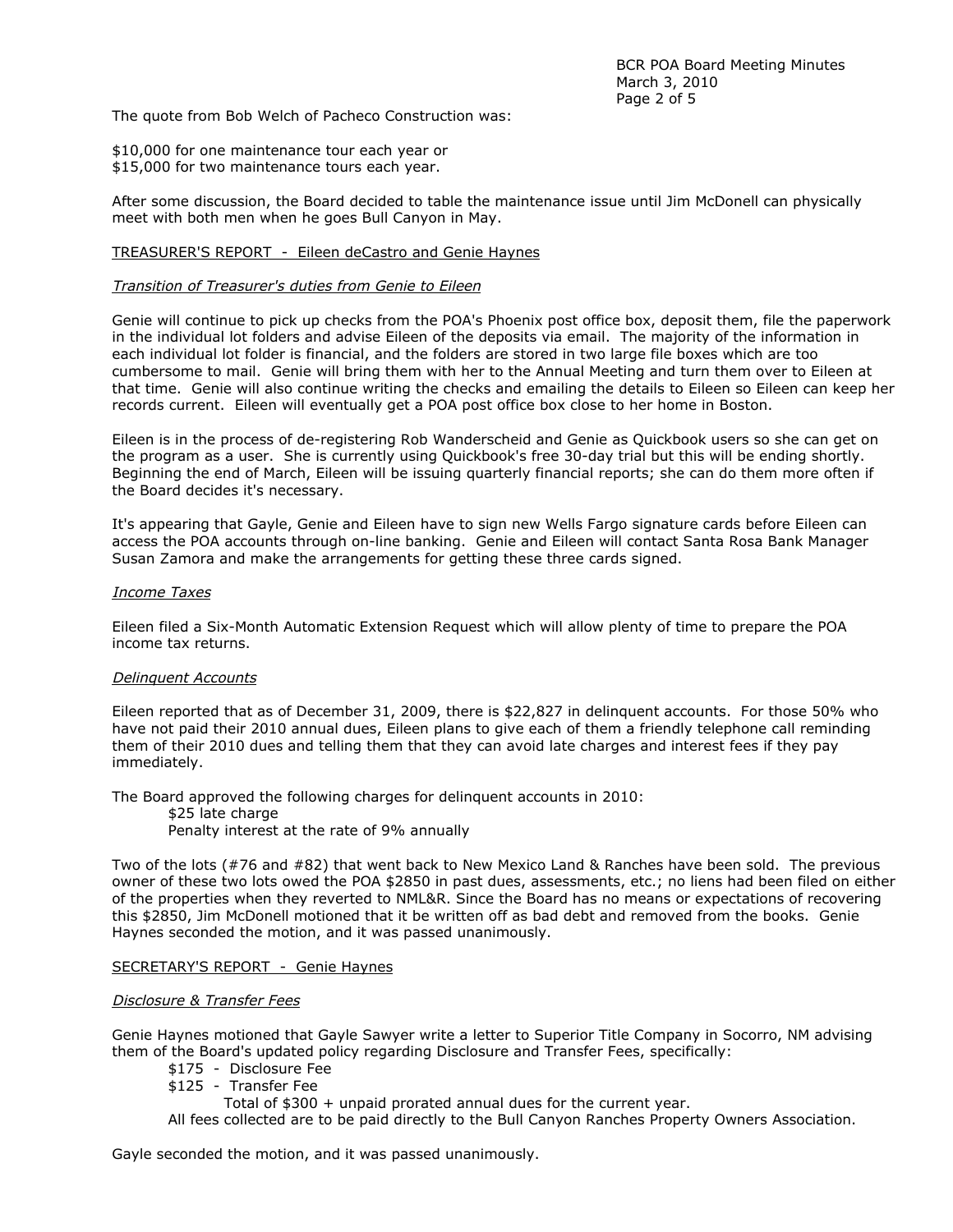# Insurance

General Liability Insurance – The quote for renewing the POA General Liability Insurance policy for one year (3-1-10 to 3-1-11) was \$2293.98 which Genie Haynes paid after receiving approval from the Board via email. The carrier is the same as last year, Nautilus Insurance Company, and the coverage remains the same. The premium is a \$59.64 increase over last year. Genie went through the same agency that handled the POA insurance last year, Young Insurance out of Tucumcari, NM. She said she talked to several other agencies and found that Home/Property Owner Association General Liability insurance is becoming difficult to get, and when one is able to get it, it is expensive.

Directors and Officers Insurance - Genie said she'd just received the renewal quote for the Directors and Officers Insurance policy. Once again, this is through Young Insurance Agency. Both the coverage and the carrier (Deerfield Insurance Company) are the same as last year. Policy term is 3-1-10 to 3-1-11. Quoted premium is \$1254.00 compared to \$1275.00 last year. Paperwork from the Young Agency said "it (the quote) is at minimum premium". Another agency told Genie that the premium Bull Canyon paid last year was "a good price". The Board approved the D&O insurance and payment of \$1254.

### Bank Fees

Several months ago, Genie Haynes talked to Santa Rosa Bank Manager Susan Zamora about the routine and special bank fees that Wells Fargo was charging against the POA's accounts. Ms. Zamora said she was going to change the type of accounts the POA had which would eliminate these fees, and she would also rebate the fees that had been charged since the accounts were opened. To date, this has not happened. Genie will call Ms. Zamora in an effort to resolve the issue.

### Website

Thanks to Brian Fisher of Fisher Web Design, the Bull Canyon Ranches POA now has an official website. With the exception of the membership directory, everything on it is up-to-date.

The website address is www.bcrpoa.com. Minutes from all of the 2009 meetings have been posted. A very nice communication feature is, any member who wants to email a Board member with a question or concern can quickly do so by accessing the website, going to the board of Directors page, and clicking on a Board member's name. This causes the email format to come up with the appropriate email address already in place. All the member has to do is write his or her message and press "send" --- and the Board member receiving the email will reply.

The existing membership directory section needs more work if the Board wants to maintain control of it thereby assuring its accuracy. Mr. Fisher told Genie Haynes that making the necessary modifications would cost approximately \$150. The Board approved the directory changes and ensuing \$150 payment.

### By-Law Amendments

Seven Certificates of Amendment need to be written and signatures obtained for the By-Law changes that have been made by either Board or Membership vote. When completed, these Certificates must to be mailed to the Membership and attached to every copy of the By-Laws. They will also be posted on the POA website.

Each Board member will take their assigned By-Law change(s), write the change as it is to appear on the actual Certificate, and reference the particular By-Law Article and Section it falls under. Genie Haynes will make the assignments and coordinate the project.

NOTE: Jim McDonell said the Board should be aware of the following; he also said the following had been confirmed by POA Attorney Steve Ingram:

> According to the CC&R's, which take precedence over the By-Laws, any change to any By-Law can be made by a majority vote of the Board of Directors; in other words, a membership vote is NOT required when changing a By-Law.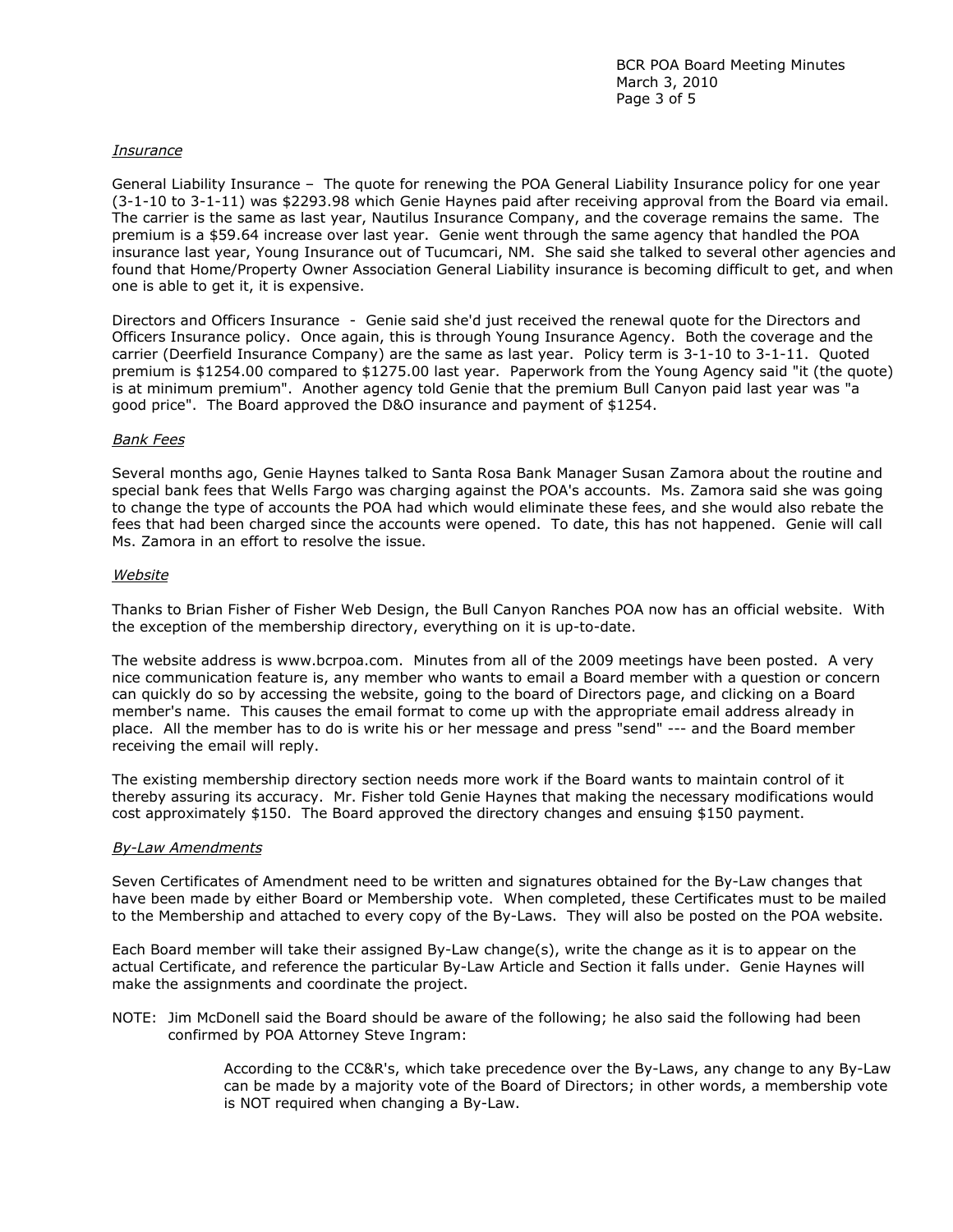# By-Law Amendments (continued)

After hearing the above, and reference the "one vote per 35 acres" change that has to be made to Article III, Section 2 of the By-Laws: the Board unanimously approved removing the phase "and the Declarant (NML&R) will have 3 votes for each 35 acres owned". (Motion made by Jim McDonell and seconded by Genie Haynes.) The reason for removing the Declarant-related phrase is because there is no longer an individual or an organization involved with Bull Canyon Ranches that meets the definition of Declarant.

### Welcome Package/Notebook

At Genie Haynes' request, Jim McDonell wrote a very nice letter welcoming new property owners to Bull Canyon Ranches. Genie will use this as the coversheet in the package (notebook) that she plans to compile and mail to the new owners.

#### Bank Accounts

| Checking                  | \$6,568  |          |
|---------------------------|----------|----------|
| <b>Savings</b>            | \$13,282 |          |
| Reserve Fund $-$ \$ 7,069 |          |          |
| TOTAL -                   |          | \$26,920 |

#### OLD BUSINESS

#### Grazing Lease

Gayle Sawyer and Jim McDonell will continue to look into the possibility of obtaining more income from the Grazing Lease. Genie Haynes motioned that the Board obtain a second legal opinion on this issue. Jim McDonell seconded, and the motion passed unanimously.

#### Board Member Nomination Form

The Board approved Gayle Sawyer's Board Member Nomination form. Genie Haynes will mail the Nomination form to the membership at the same time she mails the Annual Meeting Notice that Gayle will be writing. Incumbent Board members who wish to appear on the ballot need to complete the Nomination form.

#### "Snail" Mail VS Electronic Mail

Although "membership communication by 'snail' mail vs e-mail" was a topic at the last Board Meeting, the subject was brought up again at this meeting. After a lengthy discussion, the Board decided to abide by last meeting's decision, ie hard-copy minutes will be sent to the membership by U.S. Mail. When Genie Haynes mails out the minutes for first two Board meetings of 2010, she will include a letter that tells the membership about the new POA website and encourages them to use it.

### NEW BUSINESS

#### Next Board Meeting

Our next Board Meeting will be held via teleconferencing on Thursday, April 8, 2010 at 10:00 a.m. Mountain Daylight Savings Time. Reviewing Eileen deCastro's quarterly financial reports and organizing and preparing for the annual Meeting are the primary reasons for the April 8 meeting.

The Board approved Genie purchasing another \$50.00 of teleconferencing time. Cost is 3.7 cents per minute per person; for example, if four people participate in a teleconferencing meeting and the meeting lasts 4 hours, the total teleconferencing cost is \$35.52.